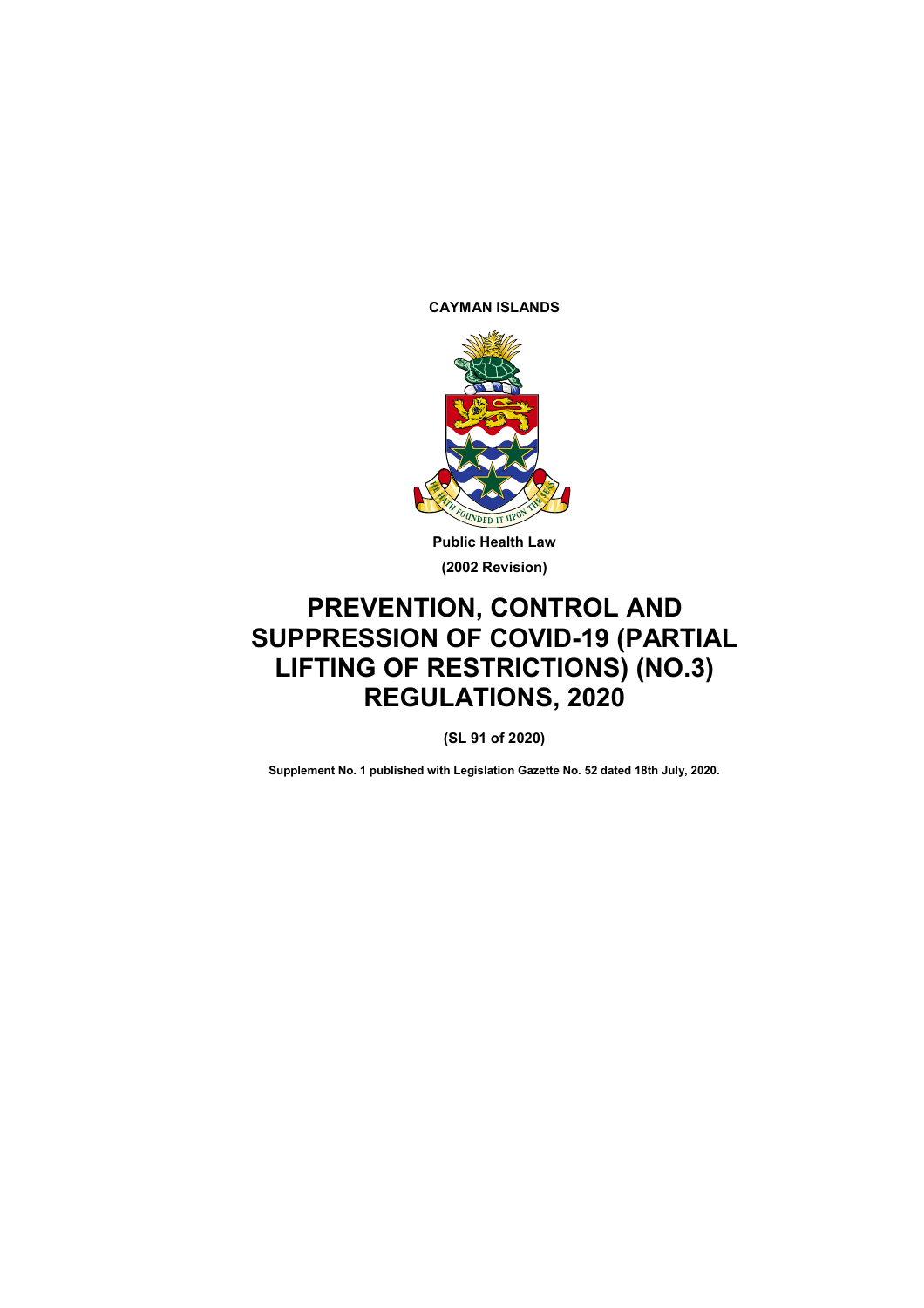**PUBLISHING DETAILS**

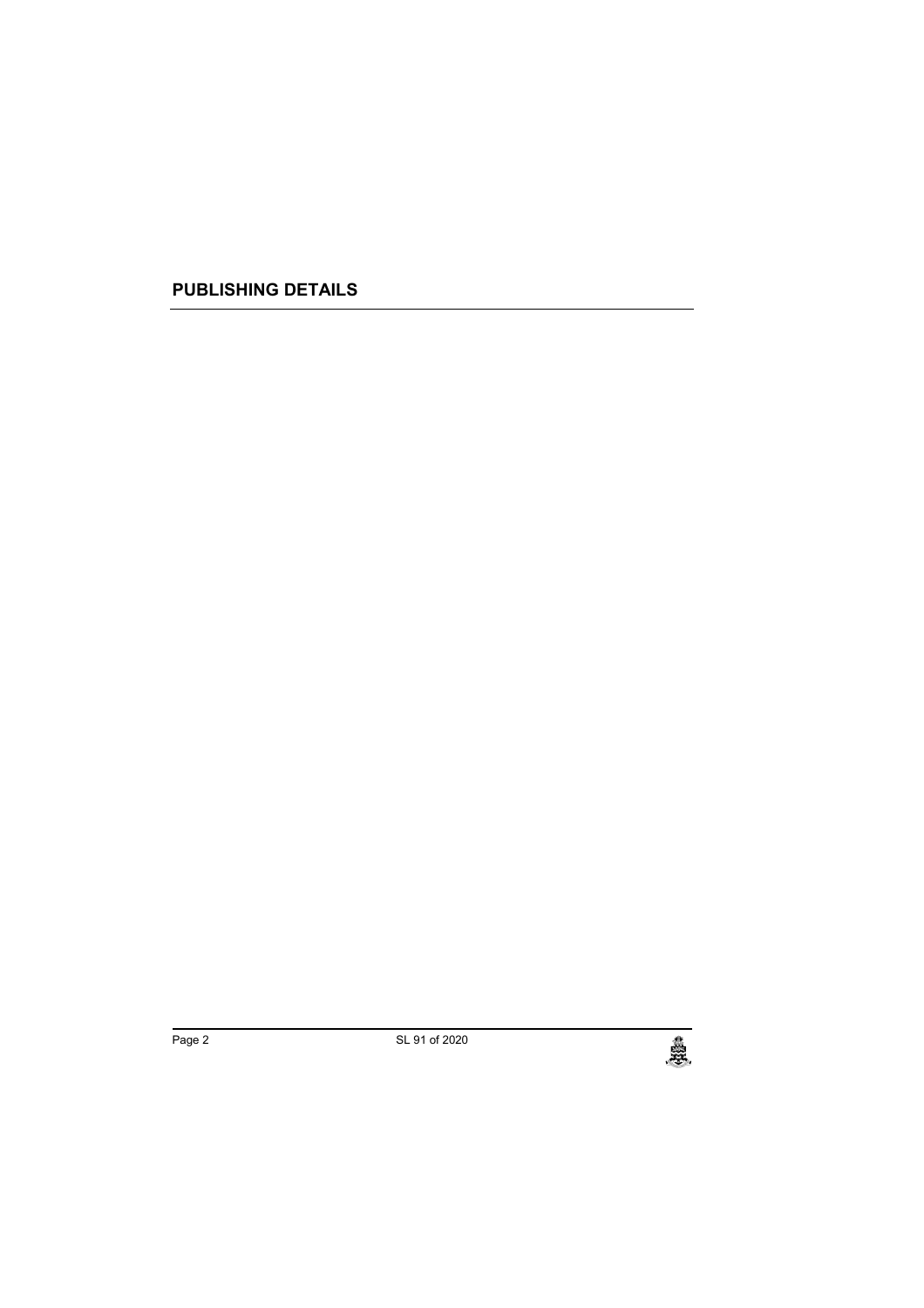#### **CAYMAN ISLANDS**



**(2002 Revision)**

## **PREVENTION, CONTROL AND SUPPRESSION OF COVID-19 (PARTIAL LIFTING OF RESTRICTIONS) (NO.3) REGULATIONS, 2020**

**(SL 91 of 2020)**

### **Arrangement of Regulations**

| Regulation |                                                                                   |  |
|------------|-----------------------------------------------------------------------------------|--|
| 1.         |                                                                                   |  |
| 2.         | Definitions                                                                       |  |
| 3.         |                                                                                   |  |
| 4.         |                                                                                   |  |
| 5.         |                                                                                   |  |
| 6.         |                                                                                   |  |
| 7.         |                                                                                   |  |
| 8.         | Prohibition on holding of public meeting, procession or festive ceremony in Grand |  |
|            |                                                                                   |  |
| 9.         | Restriction on certain activities and operations in Grand Cayman and Cayman Brac  |  |
| 10.        |                                                                                   |  |
| 11.        |                                                                                   |  |
| 12.        |                                                                                   |  |
| 13.        |                                                                                   |  |
| 14.        |                                                                                   |  |
| 15.        | Repeal of the Prevention, Control and Suppression of Covid-19 (Partial Lifting of |  |
|            |                                                                                   |  |
| 16.        |                                                                                   |  |

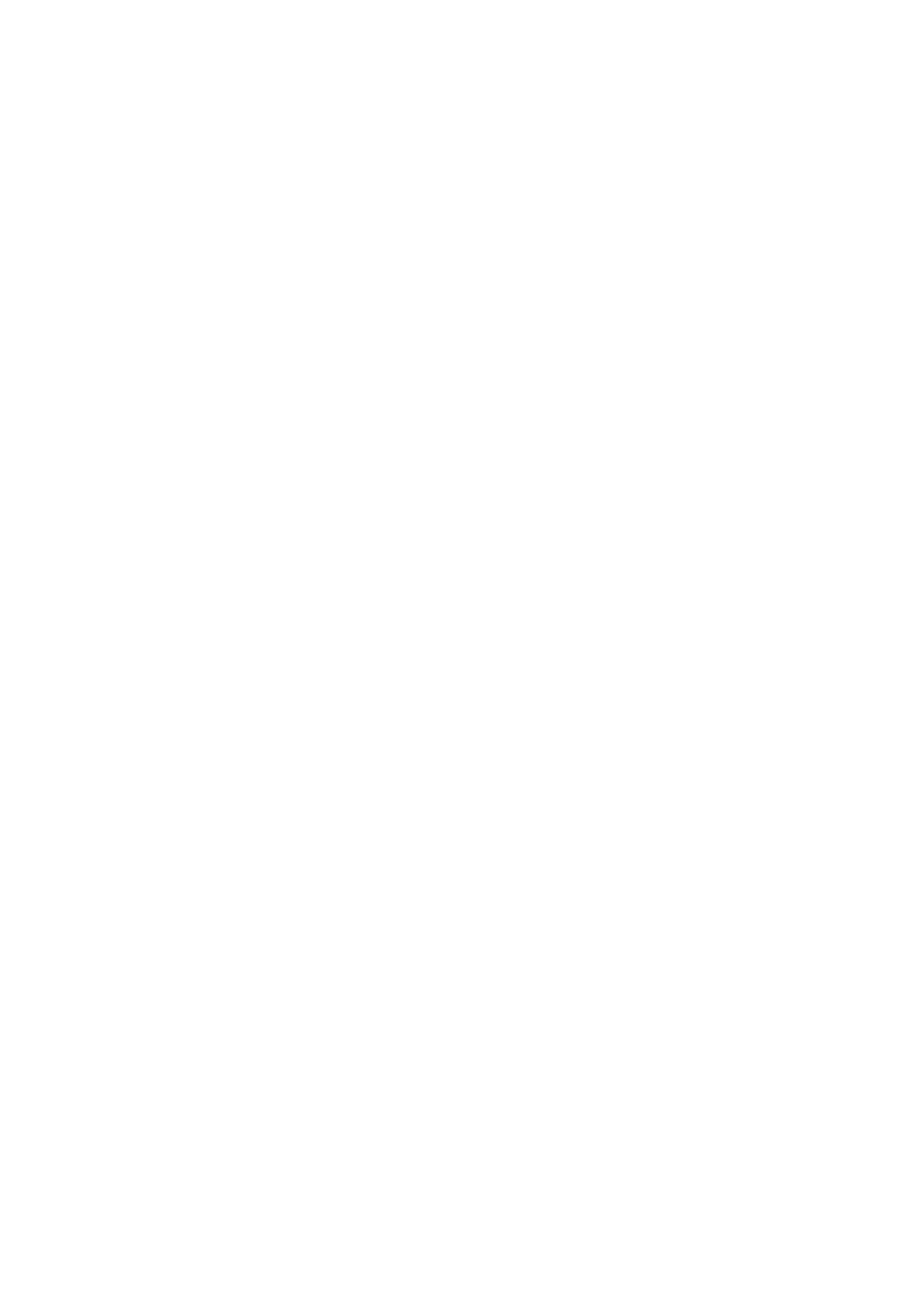### **CAYMAN ISLANDS**



**(2002 Revision)**

## **PREVENTION, CONTROL AND SUPPRESSION OF COVID-19 (PARTIAL LIFTING OF RESTRICTIONS) (NO.3) REGULATIONS, 2020**

**(SL 91 of 2020)**

In exercise of the powers conferred by section 34 of the Public Health Law (2002 Revision) the Cabinet makes the following Regulations —

#### **1. Citation and commencement**

- **1**. (1) These Regulations may be cited as the Prevention, Control and Suppression of Covid-19 (Partial Lifting of Restrictions) (No.3) Regulations, 2020.
	- (2) These Regulations come into force on 19th July, 2020.

#### **2. Definitions**

**2**. In these Regulations —

"festive ceremony" means a ceremony to celebrate a locally recognised religious event or a public general holiday and includes an agricultural show;

**"public place**" means any highway, street, public park or garden, any sea beach and any public bridge, road, lane, footway, square, court, alley or passage, whether a thoroughfare or not; and includes any open space and any premises to which, for the time being, the public have or are permitted to have access, whether on payment or otherwise;



 $SL$  91 of 2020 Page 5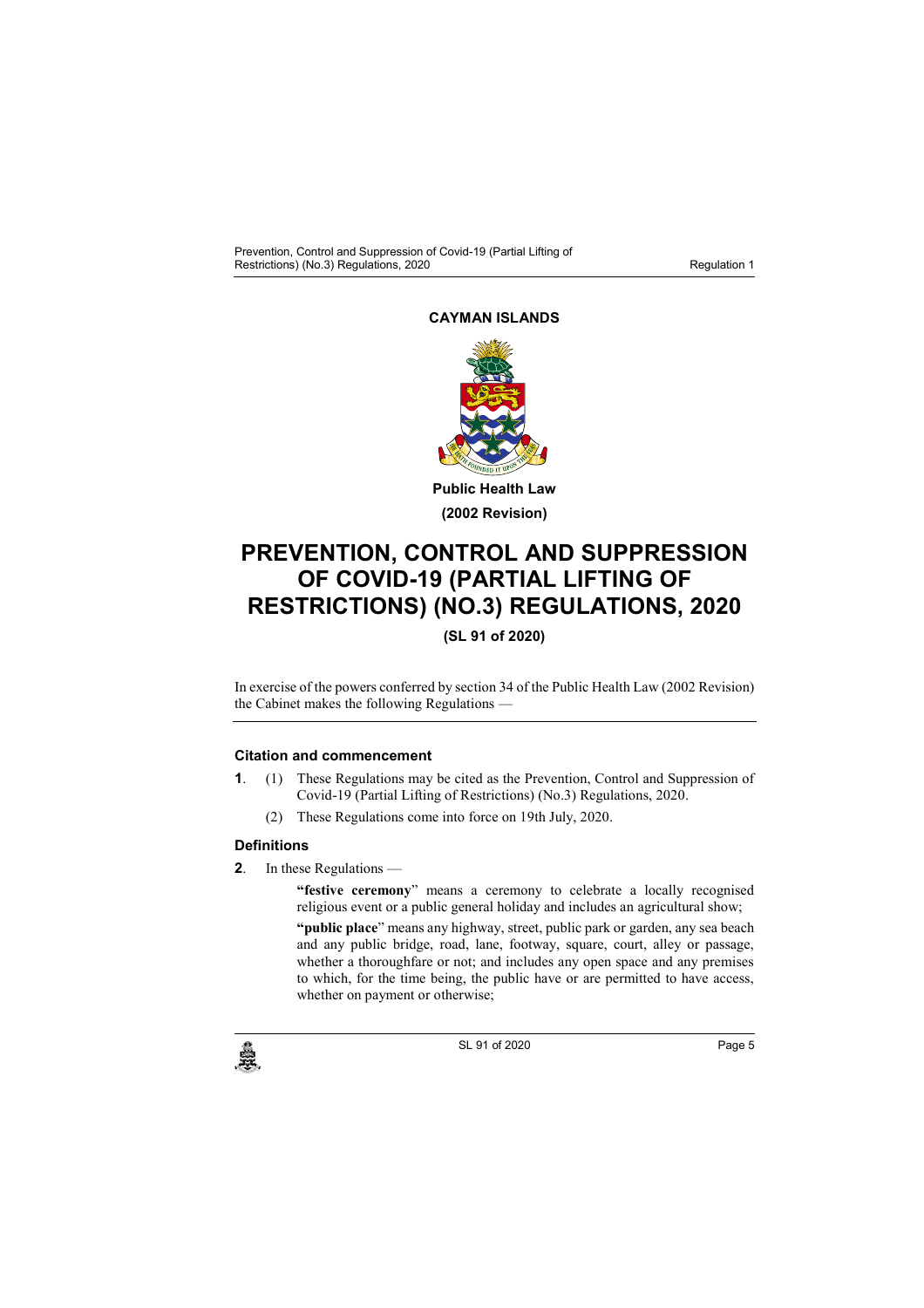| Prevention, Control and Suppression of Covid-19 (Partial Lifting of |                                        |  |  |
|---------------------------------------------------------------------|----------------------------------------|--|--|
|                                                                     | Restrictions) (No.3) Regulations, 2020 |  |  |

"virus" means the virus known as Covid-19; and

"**waters**" means the waters of the territorial seas of the Islands.

#### **3. Definition of public meetings in Grand Cayman and Cayman Brac**

- **3**. (1) In these Regulations "**public meeting**" in Grand Cayman and Cayman Brac means a gathering of more than fifty persons in any public place for the purposes of engaging in the activities specified in paragraph (2).
	- (2) The activities to which paragraph (1) relates are as follows
		- (a) leisure, recreational or spiritual activities including those organised by service clubs, faith-based organisations, community organisations, civic organisations and business organisations.
		- (b) parades and social activities related to such parades, including stage shows and parties;
		- (c) concerts;

Regulation 3

- (d) conventions;
- (e) conferences;
- (f) graduations; and
- (g) fundraisers.
- (3) For the purposes of the definition of "public meeting", "**person**" does not include a person employed to provide the activities specified in the definition of "public meeting".

#### **4. Public meetings - exemptions in Grand Cayman and Cayman Brac**

- **4**. (1) Subject to this regulation, the definition of "public meeting" in regulation 3 does not extend to any activity in the following public places in Grand Cayman and Cayman Brac —
	- (a) establishments, institutions, businesses, organisations and offices, including cinemas and theatres; and
	- (b) any church which can accommodate more than fifty persons.
	- (2) The owner or operator of a public place specified in paragraph (1) shall restrict the number of customers inside the place of business at any one time so that each customer is able to distance himself or herself at least three feet from any other person.
	- (3) Every person who is indoors a public place specified in paragraph (1) shall wear a mask or cloth face covering in accordance with regulation 7.
	- (4) Subject to regulation 10(4), each person in a public place shall maintain a distance of at least three feet from another person.

Page 6 SL 91 of 2020<br>
SL 91 of 2020<br>
SL 91 of 2020

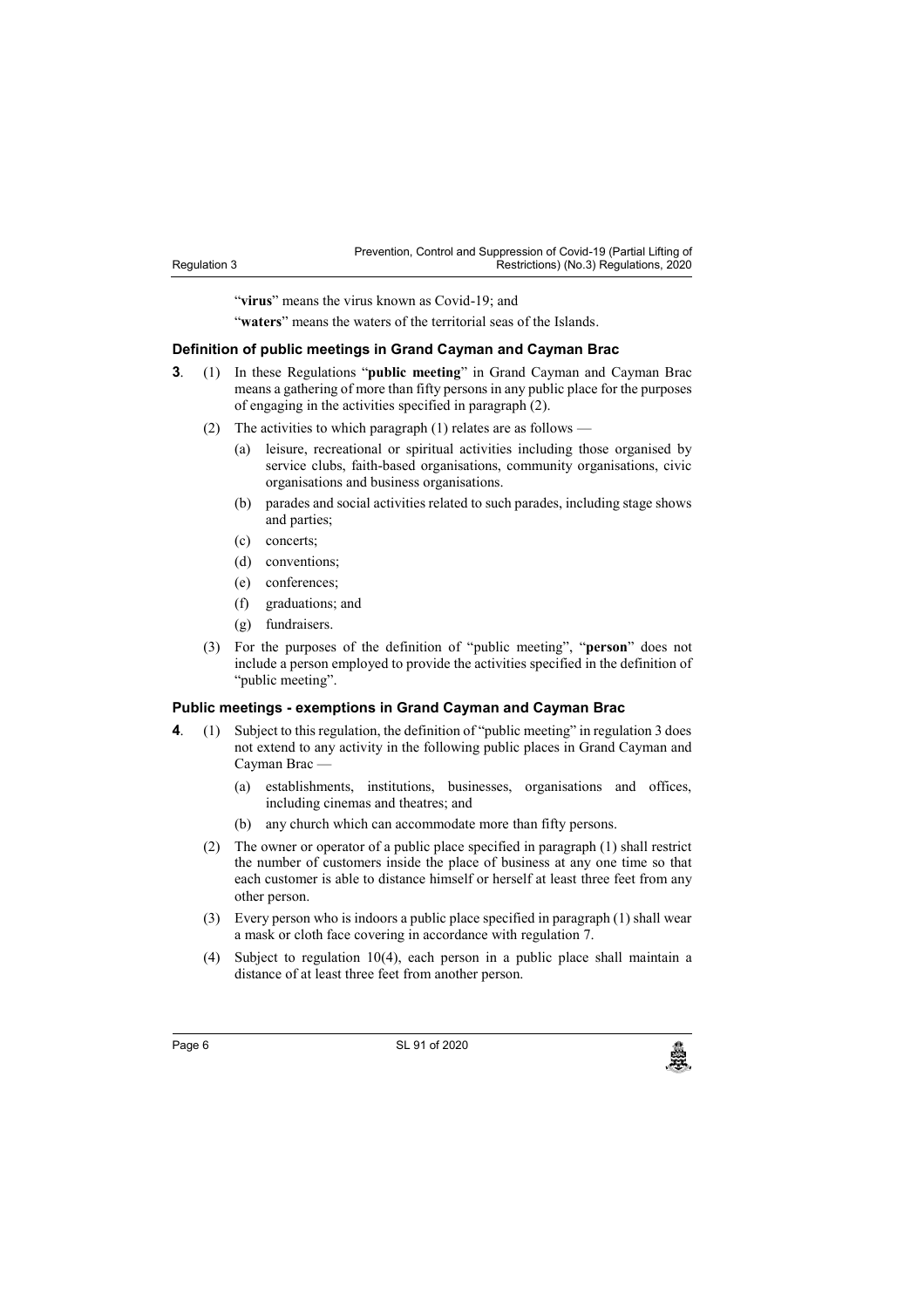(5) A person who contravenes paragraph (2) or (4) commits an offence and is liable on conviction to a fine of one thousand dollars and to imprisonment for six months.

#### **5. Public places and social distance in Little Cayman**

- **5**. (1) The owner or operator of a public place in Little Cayman shall restrict the number of customers inside the place of business at any one time so that each customer is able to distance himself or herself at least three feet from any other person.
	- (2) Each person who is indoors a public place shall maintain a distance of at least three feet from another person.
	- (3) Paragraph (2) does not apply to persons who reside at the same household.
	- (4) A person who contravenes paragraph (1) or (2) commits an offence and is liable on conviction to a fine of one thousand dollars and to imprisonment for six months.

#### **6. Restaurants and bars in Grand Cayman and Cayman Brac**

- **6**. (1) Restaurants and bars in Grand Cayman may offer indoor and outdoor services, subject to the following conditions —
	- (a) each table shall be at least six feet apart;
	- (b) persons at a table shall be seated at least three feet apart;
	- (c) servers and front of house staff shall wear masks or cloth face coverings while serving customers; and
	- (d) the restaurant or bar is permitted to operate within the hours of operation permitted by the *Liquor Licensing Law (2019 Revision)*, the *Sunday Trading Law (2014 Revision)* and the *Trade and Business Licensing Law (2019 Revision)*.
	- (2) Restaurants and bars in Cayman Brac may offer indoor and outdoor services subject to the following conditions
		- (a) servers and front of house staff shall wear masks or cloth face coverings while serving customers; and
		- (b) the restaurant or bar is permitted to operate within the hours of operation permitted by the *Liquor Licensing Law (2019 Revision)*, the *Sunday Trading Law (2014 Revision)* and the *Trade and Business Licensing Law (2019 Revision)*.
	- (3) An owner or operator of a restaurant or bar in Grand Cayman or Cayman Brac may permit customers to engage in dancing or karaoke at the restaurant or bar subject to the condition that each person shall maintain a distance of three feet from every other person.



 $SL$  91 of 2020 Page 7<br> $SL$  91 of 2020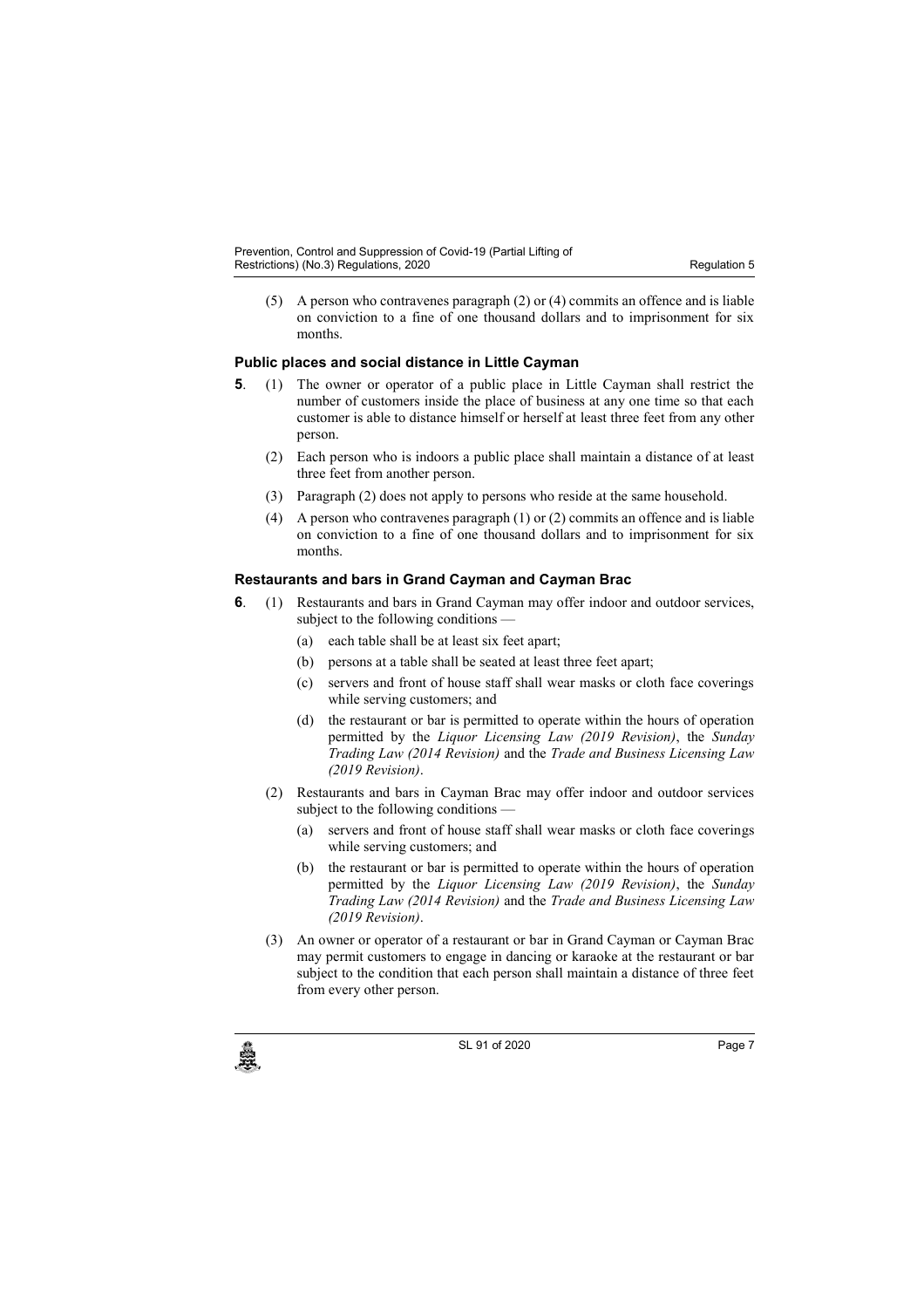(4) An owner or operator of a restaurant or bar who contravenes or causes a contravention of paragraph (1), (2) or (3) commits an offence and is liable on conviction to a fine of one thousand dollars and to imprisonment for six months.

#### **7. Wearing of masks in the Islands**

Regulation 7

- **7.** (1) Any person over the age of two years old who is indoors a public place and is unable to, or does not maintain a distance of three feet from every other person, shall cover his or her mouth and nose with a mask or cloth face covering, except —
	- (a) where the person is unable to wear a mask or cloth face covering due to a medical condition or the person is otherwise exempted by guidance provided by the Medical Officer of Health;
	- (b) where the person is sitting or eating, without talking, at his or her desk at the person's place of employment; or
	- (c) where the person is a customer who is indoors a bar or restaurant and is sitting at a table inside of the bar or restaurant.
	- (2) A person who refuses to wear a mask or cloth face covering because of a medical condition shall not be required to produce documentation verifying the condition.
	- (3) Paragraph (1) applies to all employees and customers of businesses and other organisations open to the public.
	- (4) All persons are also required to wear masks or cloth face coverings when providing or using the services of any taxi or ride-sharing, or similar public transport service or while within an enclosed or semi-enclosed waiting area for the transport service.
	- (5) The Medical Officer of Health shall issue written guidance to implement the provisions of this regulation, which shall include guidance for the use of masks or cloth face coverings by children between the ages of two and ten years old.
	- (6) The guidance under paragraph (5) shall be published in the *Gazette*, in any other official Government website or official means of communication.
	- (7) Where a customer refuses to wear a mask or cloth face covering for non-medical reasons, the owner or operator of a public place may refuse entry to the person.
	- (8) This regulation applies to all of the Islands.

#### **8. Prohibition on holding of public meeting, procession or festive ceremony in Grand Cayman and Cayman Brac**

**8**. (1) Subject to regulation 3(1), for the purposes of preventing, controlling and suppressing the spread of the virus, no person shall hold any public meeting, procession or festive ceremony in Grand Cayman or Cayman Brac until further notice or until such date as the Cabinet may by notice specify.

Page 8 **SL 91 of 2020**<br>
SL 91 of 2020<br>
SL 91 of 2020

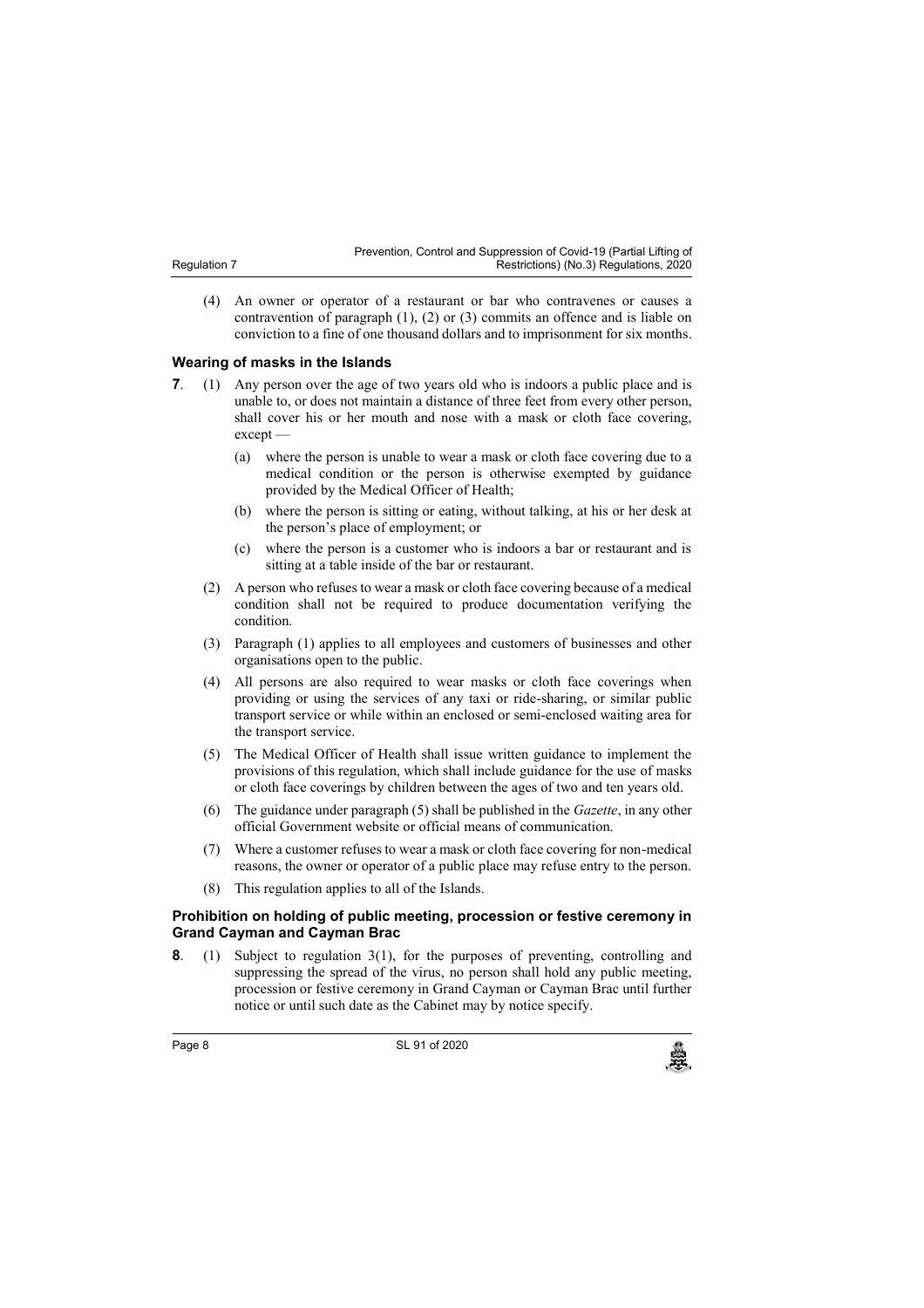- (2) A notice under paragraph (1) shall be published in the *Gazette,* in any other official Government website or official means of communication.
- (3) A person who contravenes paragraph (1) commits an offence and is liable on conviction to a fine of one thousand dollars and to imprisonment for six months.

#### **9. Restriction on certain activities and operations in Grand Cayman and Cayman Brac**

- **9**. (1) For the purposes of preventing, controlling and suppressing the spread of the virus in Grand Cayman and Cayman Brac, no person shall —
	- (a) host or attend a wedding which hosts more than fifty persons other than the bride, bridegroom, official witnesses and the marriage officer; or
	- (b) host or attend a funeral where there are more than fifty persons other than six pallbearers, at least one officiant and essential mortuary staff.
	- (2) A person who contravenes paragraph (1) commits an offence and is liable on conviction to a fine of one thousand dollars and to imprisonment for six months.

#### **10. Restriction on visitation in Grand Cayman and Cayman Brac**

- **10**. (1) With the exception of
	- (a) the Medical Officer of Health or a person authorised by the Medical Officer of Health in the case of Grand Cayman; and
	- (b) the Director of the Sister Islands Health Services or a person authorised by the Director of the Sister Islands Health Services in the case of Cayman Brac,

for the purposes of surveillance or management of a person in quarantine or isolation, no person shall visit or be permitted to visit a place or a person referred to in paragraph (2).

- (2) The following are the places and persons referred to in paragraph  $(1)$ 
	- (a) a place or facility of quarantine or isolation;
	- (b) a detainee in a prison or place of detention; or
	- (c) a patient in a health care facility.
- (3) A person who wishes to visit a residential home care facility in Grand Cayman or Cayman Brac shall —
	- (a) within three days prior to the date of the intended visit to the residential home care facility be tested for the virus; and
	- (b) only be permitted to visit the residential home care facility after such test has been declared to be negative by the Medical Officer of Health.
- (4) A person under paragraph (3) who is permitted to visit a residential home care facility shall maintain a distance of six feet from every person in the residential home care facility.



 $SL$  91 of 2020 Page 9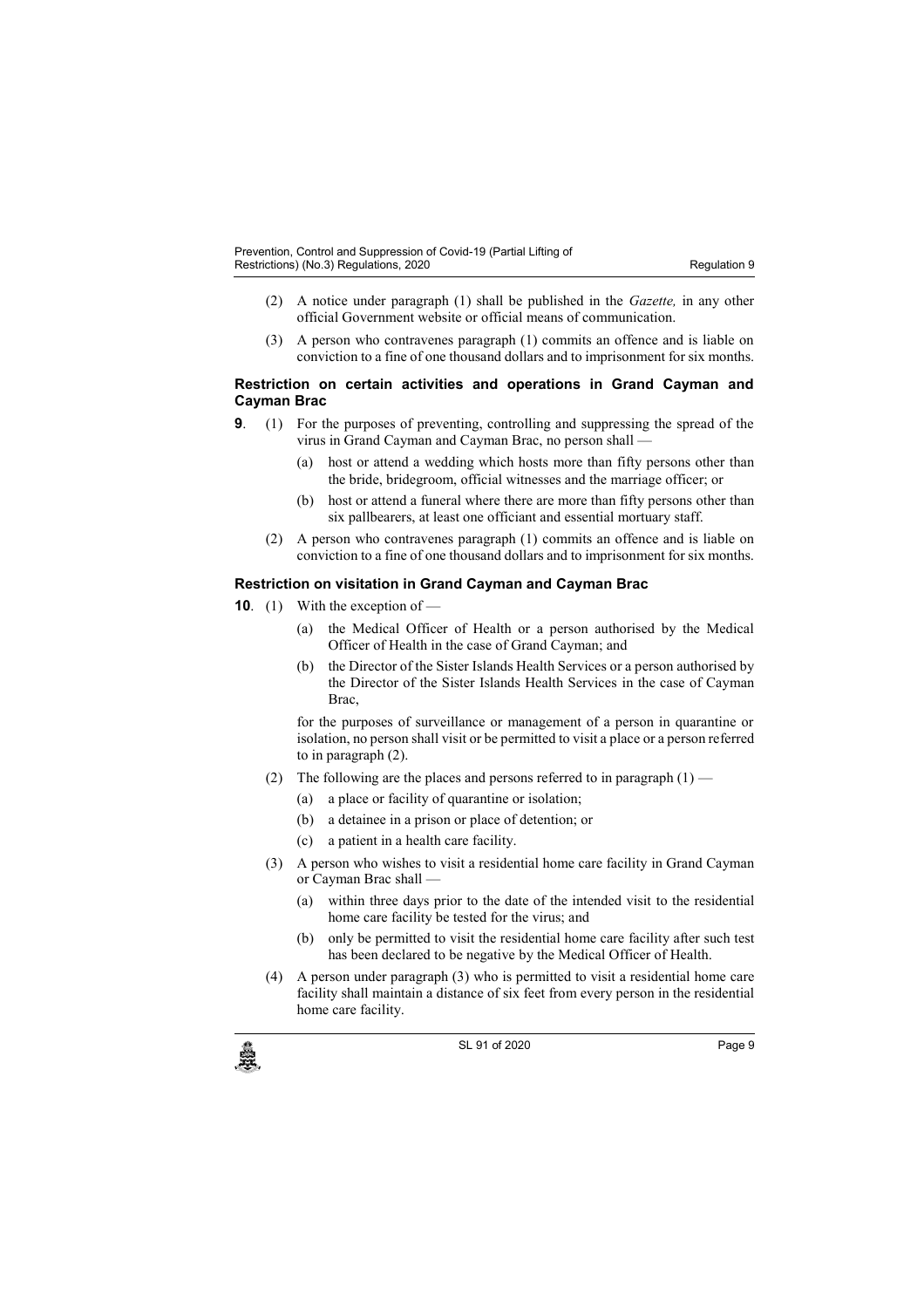| Prevention, Control and Suppression of Covid-19 (Partial Lifting of |                                        |  |
|---------------------------------------------------------------------|----------------------------------------|--|
|                                                                     | Restrictions) (No.3) Regulations, 2020 |  |

(5) A person who contravenes paragraph (1), (3) or (4) commits an offence and is liable on conviction to a fine of one thousand dollars and to imprisonment for six months.

#### **11. Exercise and contact sports in Grand Cayman**

Regulation 11

- **11**. (1) A person may exercise at any time but shall be subject to the public meeting and social distance requirements in these Regulations.
	- (2) Contact sports shall be permitted subject to the following restrictions
		- (a) no more than fifty persons, including coaches, trainers and support staff, shall be permitted to participate in the relevant contact sport at any time;
		- (b) no more than fifty persons shall be permitted at any time as spectators at the relevant contact sport; and
		- (c) each spectator shall maintain a distance of three feet from every other person.
	- (3) The social distance requirements referred to in this regulation do not apply to
		- (a) persons referred to in paragraph  $(2)(a)$ ; and
		- (b) persons who reside at the same household.
	- (4) A person who contravenes paragraph (1) or (2) commits an offence and is liable on conviction to a fine of one thousand dollars and to imprisonment for six months.

#### **12. Public Transport in Grand Cayman and Cayman Brac**

- **12**. (1) An operator of a taxi or an omnibus in Grand Cayman or Cayman Brac shall only drive such taxi or omnibus on the following conditions —
	- (a) only half of the total seating capacity of the taxi or omnibus is used at any time;
	- (b) seating in the taxi or omnibus is staggered in such a way that each passenger is able to distance himself or herself as far as possible from the other passenger and the driver; and
	- (c) all persons, including the driver of the taxi or omnibus, shall wear masks or cloth face coverings when in the taxi or omnibus.
	- (2) A person who contravenes paragraph (1)(a) commits an offence and is liable on conviction to a fine of one thousand dollars and to imprisonment for six months.

#### **13. Scuba diving and snorkelling in Grand Cayman**

- **13**. (1) Subject to paragraph (2), no person shall rent any scuba or snorkelling equipment to any customer for any scuba diving or snorkelling activity, including for any training in scuba diving or snorkelling.
	- (2) Paragraph (1) does not apply to dive tanks.

Page 10 SL 91 of 2020<br>المجلس المستشركة<br>المجلس المستشركة المستشركة المستشركة المستشركة المستشركة المستشركة المستشركة المستشركة المستشركة المستشركة الم